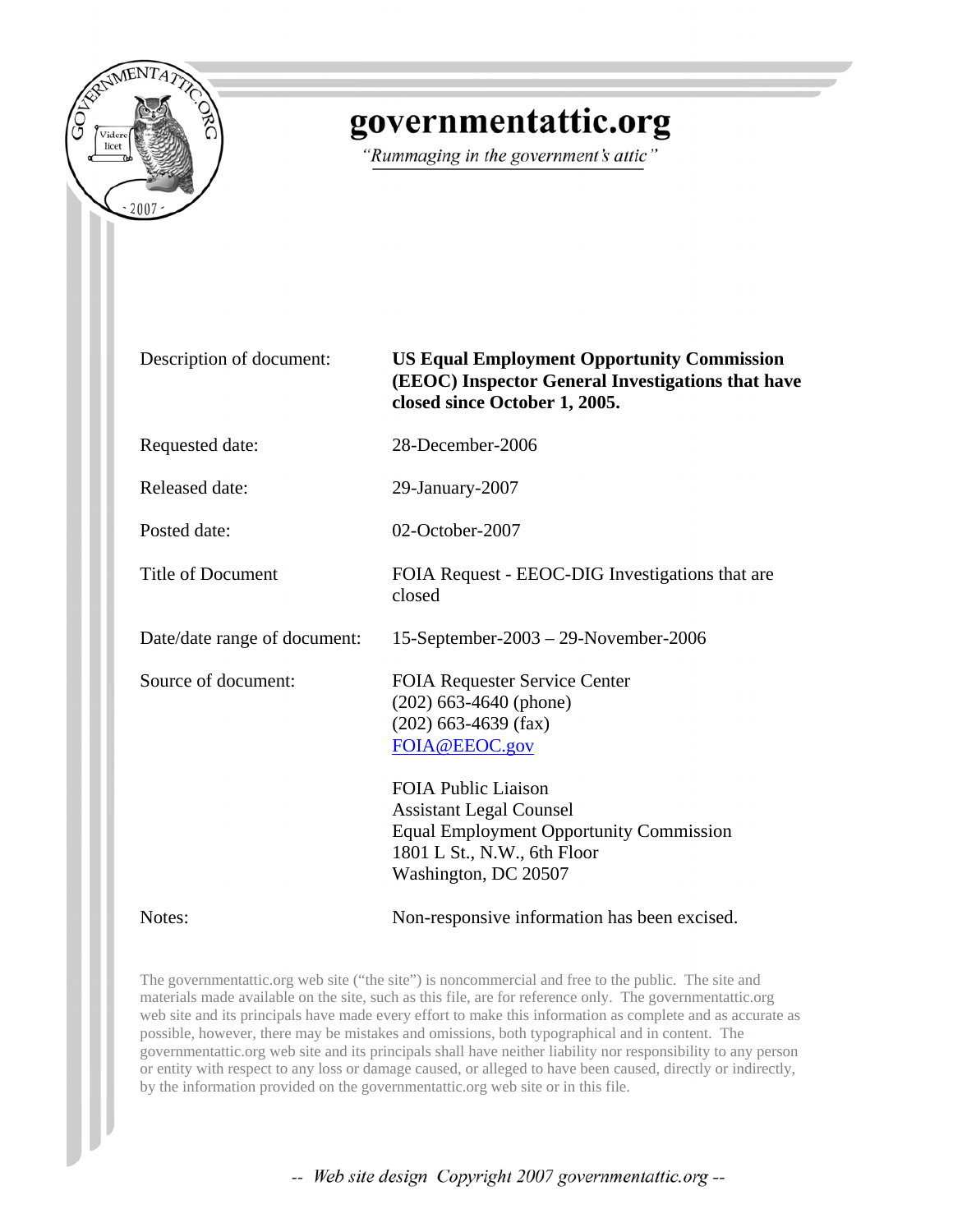

### **U.S. EQUAL EMPLOYMENT OPPORTUNITY COMMISSION Washington, D.C. 20507**

## **JAN 2 9 2007**

### **Re: FOIA No. A7-04-FOIA-I05**

Your Freedom of Information Act (FOIA) request received in this office on December 28, 2006, has been processed. The paragraph(s) checked below apply:

- [ ] A portion of your request is neither granted nor denied because: [ ] Your request does not reasonably describe the records you wish disclosed or [ ] No records fitting the description of the records you seek disclosed exist or could be located after a thorough search. The remainder of your request is:
	- [ ] Granted
	- [ ] Denied pursuant to the subsections of the FOIA indicated at the end of this letter. An attachment to this letter explains the use of these exemptions in more detail.
	- [ ] Granted in part and denied in part. Portions not released are being withheld pursuant to the subsections of the FOIA indicated at the end of this letter. An attachment to this letter explains the use of these exemptions in more detail.
- [x] Your request is granted.
- [ ] Your request is denied pursuant to the subsections of the FOIA indicated at the end of this letter. An attachment to this letter explains the use of these exemptions in more detail.
- [ ] Your request is granted in part and denied in part. Portions not released are being withheld pursuant to the subsections of the FOIA indicated at the end of this letter. An attachment to this letter explains the use of these exemptions in more detail.
- [ ] You must send a check for made payable to the United States Treasurer and mail to the above address. Manual search and review time is billed per quarter hour based on the personnel category of the person conducting the search. Direct costs are billed for computer searches and in certain other circumstances. Photocopying is billed at \$.15 per page. 29 C.F.R. §1610.15. The attached Comments page will further explain any direct costs assessed. The fee has been computed as follows: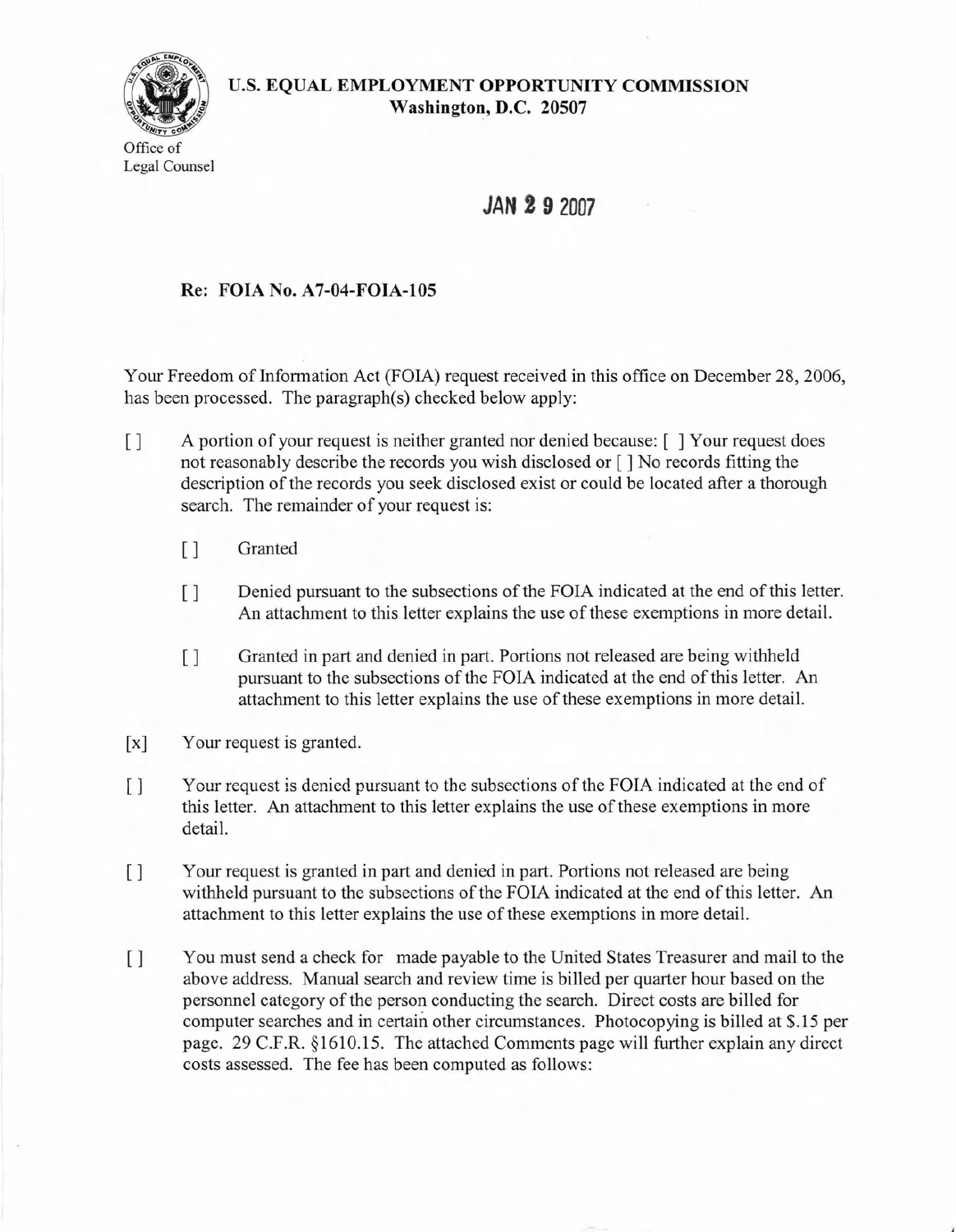- [] Commercial use requests: [ ] pages of photocopying; [ ] quarter hour(s) of [ ] review time; and  $\lceil \cdot \rceil$  quarter hour(s) of  $\lceil \cdot \rceil$  search time; Direct costs are billed in the amount of  $\lceil \cdot \rceil$  for  $\lceil \cdot \rceil$ .
- [] Requests by educational or noncommercial scientific institutions or representatives of the news media:  $\lceil \ \rceil$  pages of photocopying. The first 100 pages are provided free of charge.
- [] All other requests: [] pages of photocopying and [ ] quarter hour(s) of[ ] search time. Direct costs are billed in the amount of.15 cents per page [for copying]. The first 100 pages and 2 hours of search time are provided free of charge.
- [x] The disclosed records are enclosed. No fee is charged because the cost of collecting and processing the chargeable fee equals or exceeds the amount of the fee.  $29 \text{ C.F.R.}$  § 161O.15(d).
- [] The disclosed records are enclosed. Photocopying and search fees have been waived pursuant to 29 C.F.R. § 1610.14.
- [ ] You may appeal this decision by writing within thirty calendar days of receipt of this letter to the Office of Legal Counsel FOIA Programs, Equal Employment Opportunity Commission, 1801 L Street, N.W., Washington, D.C. 20507. Your appeal will be governed by 29 C.F.R. § 1610.11.
- [X] See attached Comments page for further information.

Sincerely,

Stephanie D. Garner **Assistant Legal Counsel/FOIA** 

Applicable Sections of the Freedom of Information Act, 5 U.S.C.  $\S$  552(b):

| (3)(A)<br>ſ1                    |                         |
|---------------------------------|-------------------------|
| [] Section 706(b) of Title VII  |                         |
| [] Section 709(e) of Title VII  | [1 (7)(A)]              |
| 3)(B)                           | (7)(C)                  |
| $[ ] 41$ U.S.C. §253b(m) of the | (7)(D)                  |
| National Defense Authorization  | [] Other (see attached) |
| Act                             |                         |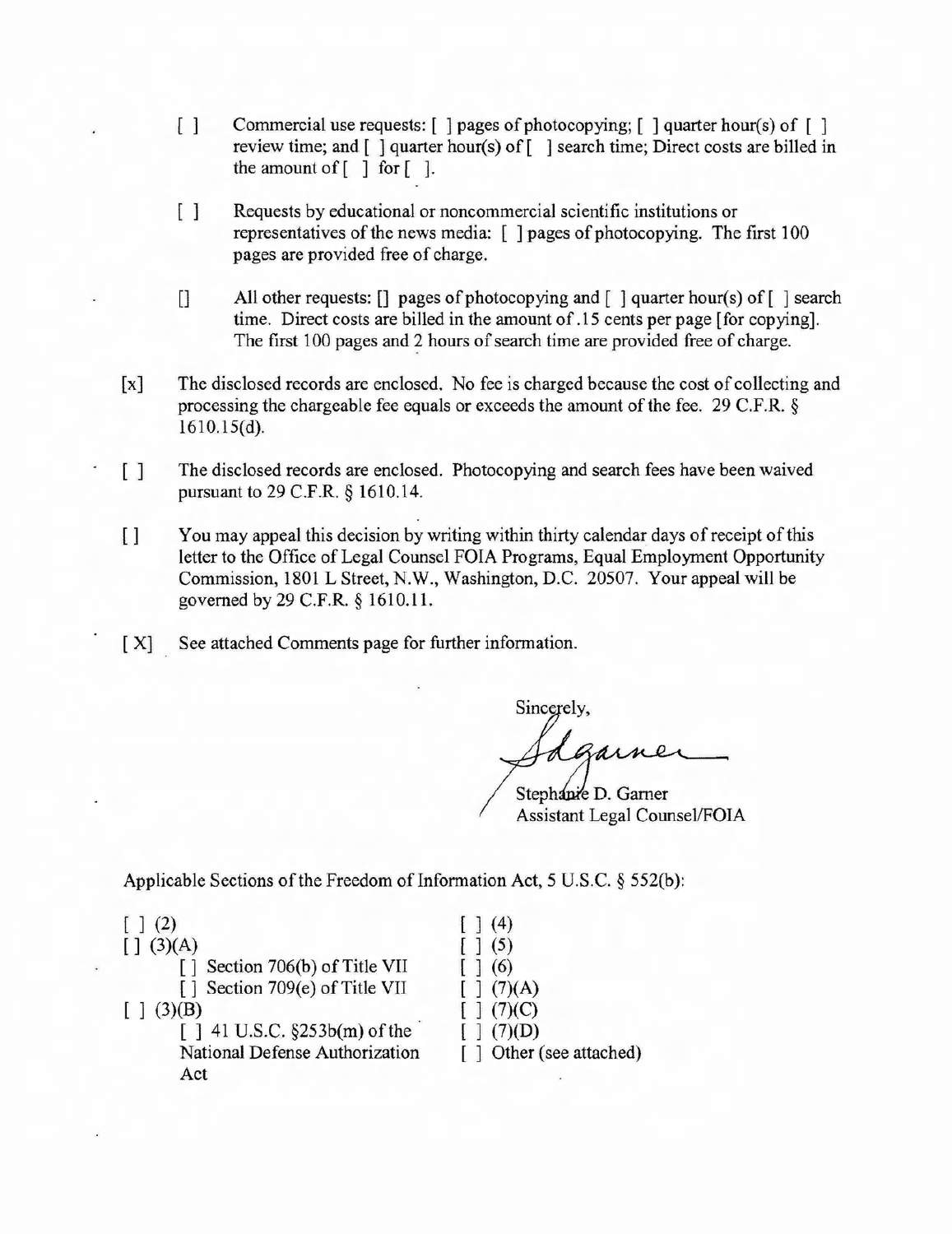### **COMMENTS PAGE**

Your request is granted. The Office of Inspector General provided the enclosed responsive information pertaining to the Inspector General Investigations that have closed since October 1, 2005. Non-responsive information has been excised.

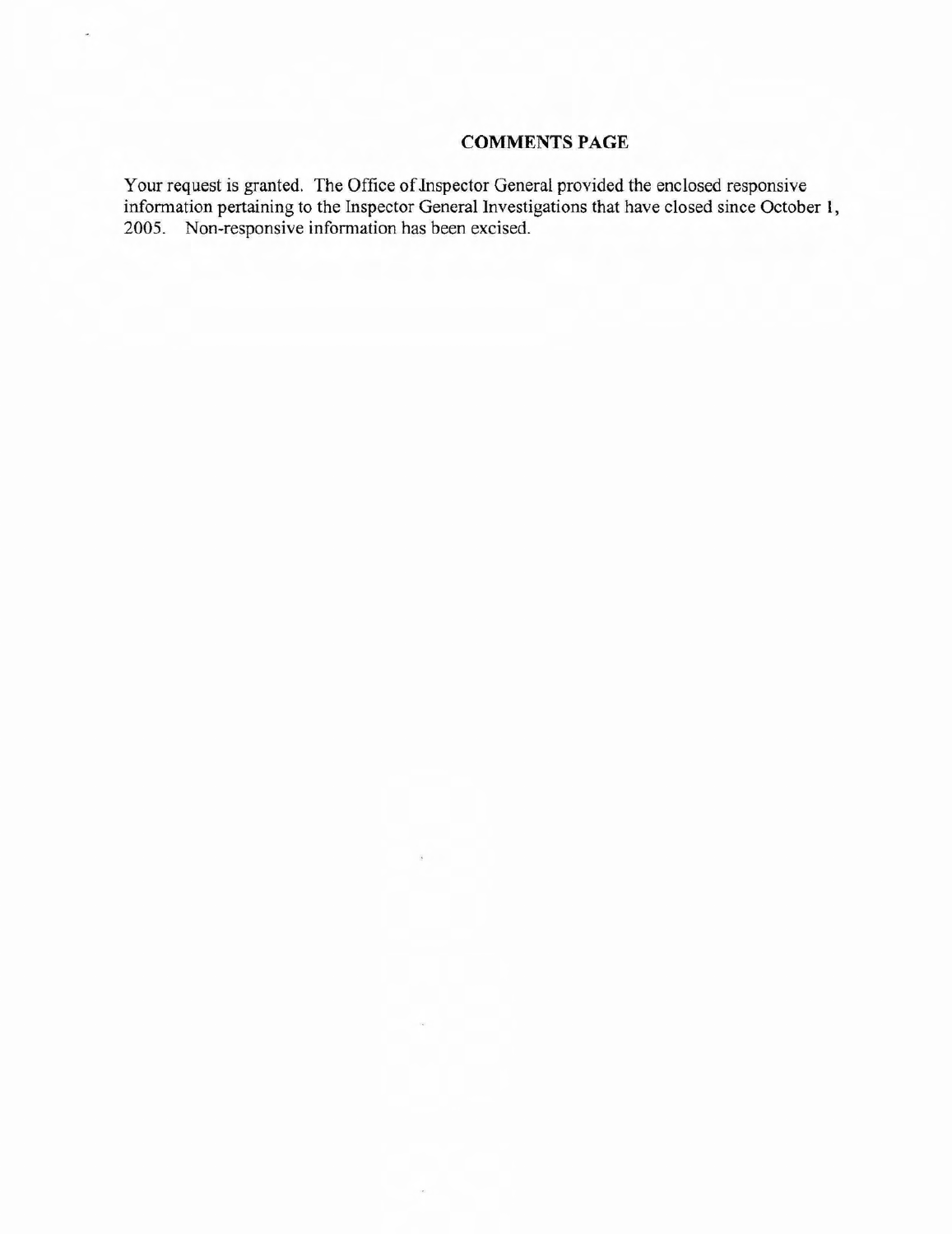## *FOIA REQUEST* **-** *EEOC-DIG Investigations that are Closed*

#### For Allegations Closed Between: 10/1/05 and 12128/06

| <b>Investigative Number</b> Date Rec'd |           | <b>Date Closed</b> |
|----------------------------------------|-----------|--------------------|
| 100 - Gross Mismanagement/Misconduct   |           |                    |
| 207 2695                               | 12-Nov-06 | 12/15/2006         |
| 205 2513                               | 07-Mar-05 | 10/19/2005         |
| 205 2598                               | 22-Sep-05 | 11/18/2005         |
| 206 2646                               | 19-Jun-06 | 6/27/2006          |
| 205 2583                               | 02-Aug-05 | 11/9/2005          |
| 206 2656                               | 05-Jul-06 | 7/21/2006          |
| 207 2697                               | 29-Nov-06 | 12/15/2006         |
| 205 2588                               | 15-Sep-05 | 10/17/2006         |

102 - Insubordination

 $\Lambda$ 

206 2662 27-Jul-06 8/10/2006

Summary for 'Issue  $1' = 102$  - Insubordination (1 detail record)

104 - Misuse of Credentials

*Thursday, December* 28, *<sup>2006</sup> Page <sup>1</sup> 0/5*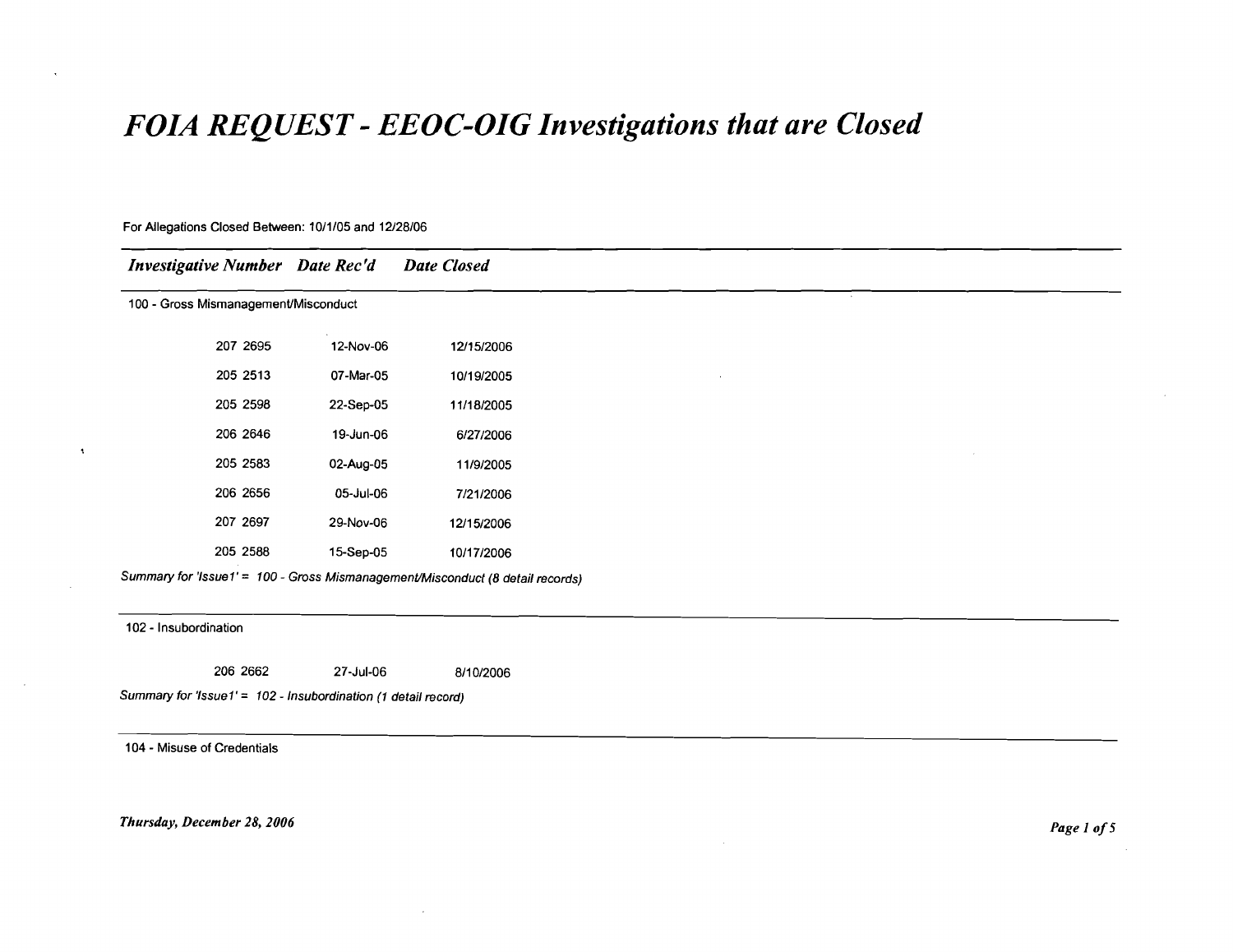### *Investigative Number Date Rec'd Date Closed*

 $\bullet$ 

 $\ddot{\phantom{1}}$ 

 $\bullet$ 

Summary for 'Issue 1' = 199 - Other Gross Mismanagement/Misconduct (2 detail records)

| 200 - Ethics               |          |                                                                      |            |
|----------------------------|----------|----------------------------------------------------------------------|------------|
|                            | 205 2590 | 13-Sep-05                                                            | 10/5/2005  |
|                            | 206 2610 | 01-Dec-05                                                            | 12/2/2005  |
|                            |          | Summary for 'Issue1' = 200 - Ethics (2 detail records)               |            |
| 207 - Conflict of Interest |          |                                                                      |            |
|                            | 207 2684 | 16-Oct-06                                                            | 12/15/2006 |
|                            | 206 2642 | 14-Jun-06                                                            | 7/24/2006  |
|                            |          | Summary for 'Issue1' = 207 - Conflict of Interest (2 detail records) |            |
|                            |          |                                                                      |            |
| 300 - Theft                |          |                                                                      |            |
|                            | 206 2609 | 17-Nov-05                                                            | 3/28/2006  |
|                            | 206 2619 | 04-Jan-06<br>$\mathcal{L}_{\rm{max}}$                                | 1/5/2006   |
|                            |          | Summary for 'Issue1' = 300 - Theft (2 detail records)                |            |
|                            |          |                                                                      |            |
| 500 - Fraud (Major)        |          |                                                                      |            |
|                            | 206 2638 | 05-Jun-06                                                            | 8/1/2006   |
|                            |          | Summary for 'Issue1' = 500 - Fraud (Major) (1 detail record)         |            |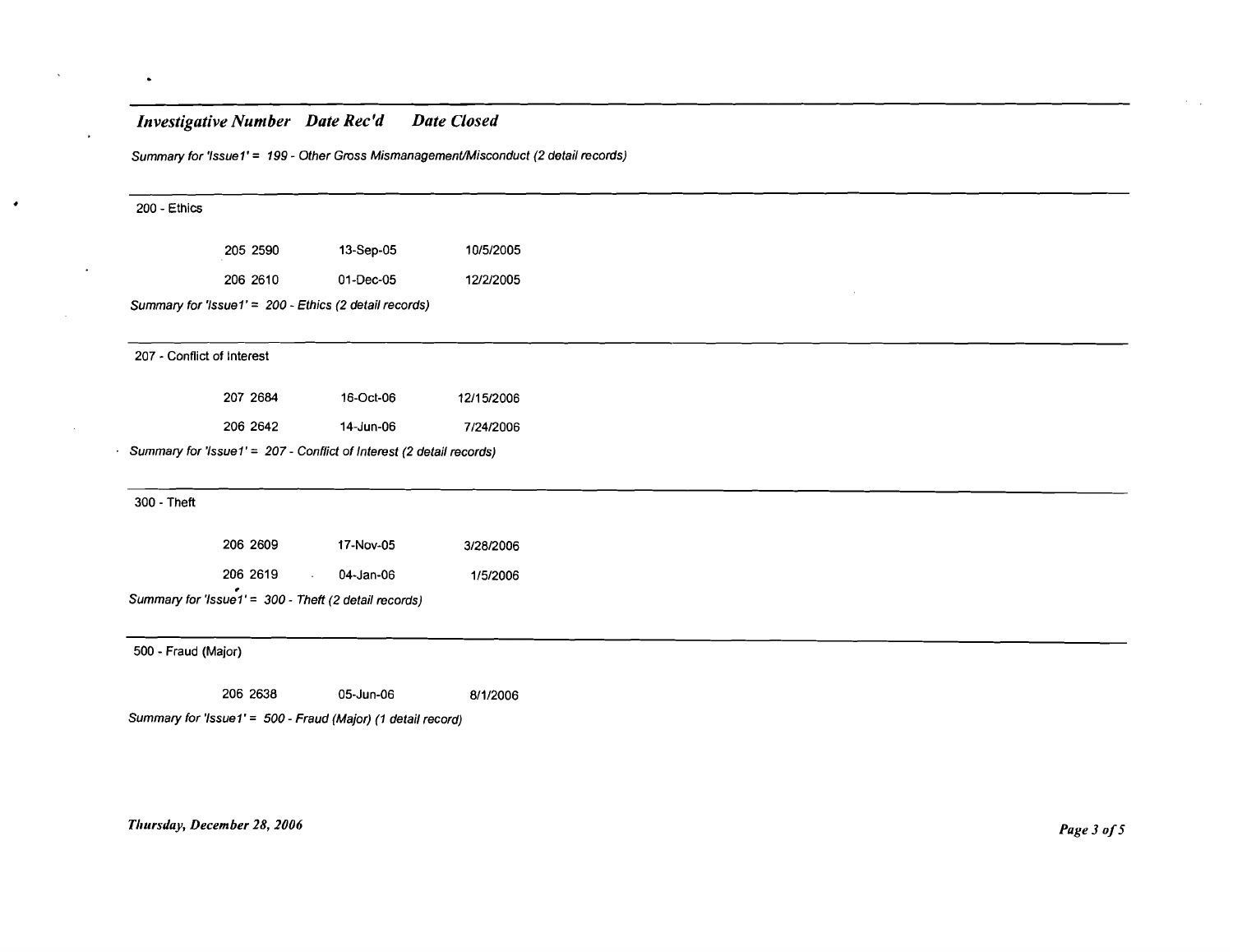## *Illvestigative Number Date Rec'd* 504 - Computer Fraud *Date Closed* 206 2617 19-Dec-05 12128/2005 Summary for 'Issue1' = 504 - Computer Fraud (1 detail record) 600 - Other Criminal Violations 206 2639 12-Jun-06 7/612006 206 2650 05-Jul-06 8/2212006 Summary for 'Issue 1' = 600 - Other Criminal Violations (2 detail records) 603 - Bribery 205 2560 16-Jun-05 10/17/2005 204 2384 15-Sep-03 10/19/2005 Summary for 'Issue1' = 603 - Bribery (2 detail records) 605 - Alteration or Destruction of Official Documents 206 2629 01-Mar-06 4/28/2006 206 2672 24-Aug-06 8/24/2006 Summary for 'Issue1' = 605 - Alteration or Destruction of Official Documents (2 detail records) 800 - All Other Allegations

2062661 26-Jul-06 811012006

*Thursday, December* 28, *2006*

*Page* 4 *0/5*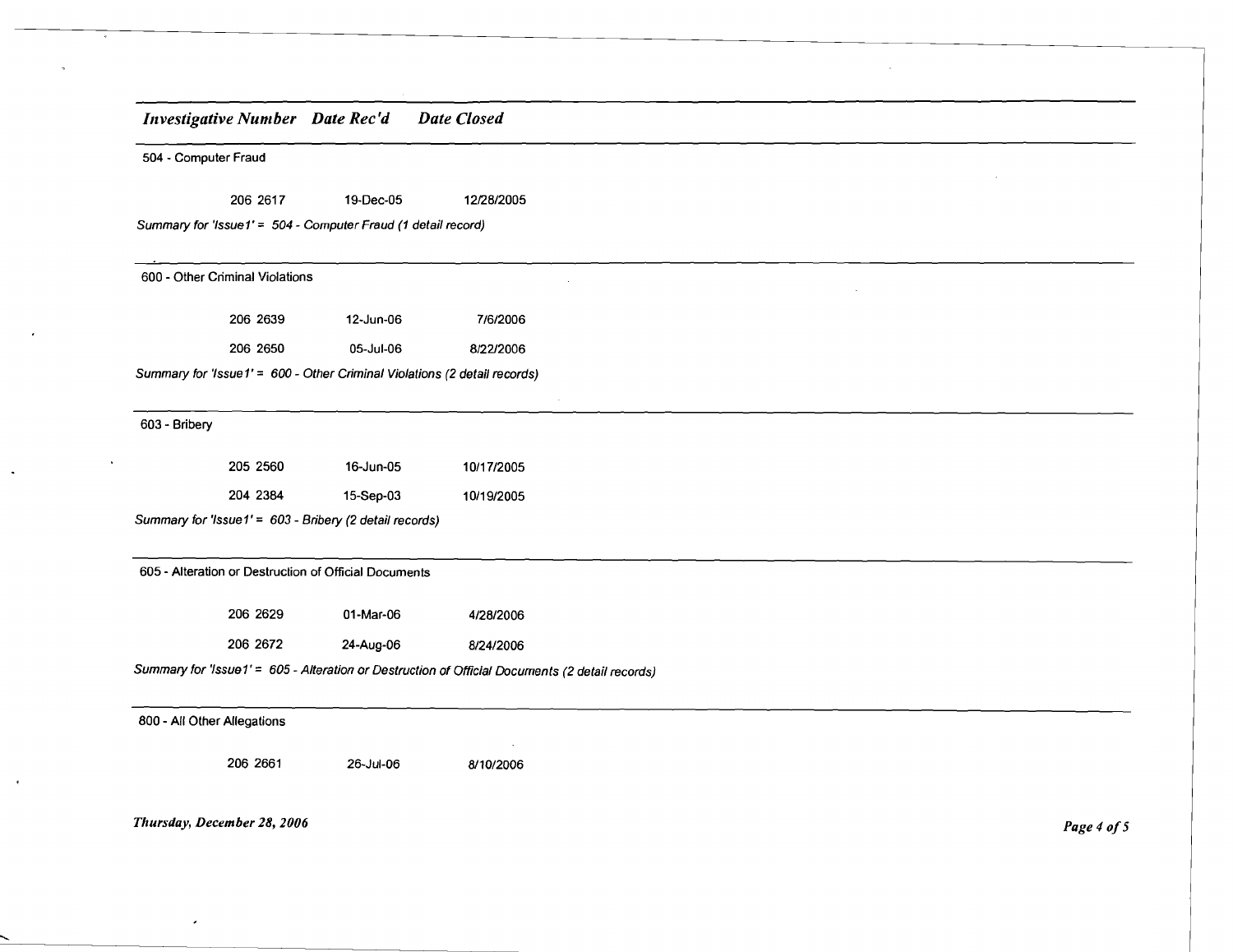#### *Investigative Number Date Rec'd Date Closed*

| 206 2627 | 10-Feb-06 | 3/7/2006 |
|----------|-----------|----------|
| 206 2628 | 10-Feb-06 | 3/7/2006 |

Summary for 'Issue 1' = 104 - Misuse of Credentials (2 detail records)

#### 107 - Preferential Treatment

 $\mathbf{L}$ 

 $\ddot{\phantom{a}}$ 

 $\mathcal{A}$ 

| 205 2580 | 23-Aug-05 | 10/5/2005 |
|----------|-----------|-----------|
| 205 2579 | 12-Jul-05 | 10/5/2005 |

Summary for 'Issue1' = 107 - Preferential Treatment (2 detail records)

109 - WhistlebJower Discrimination

 $\mathbf{v}$ 

205 2559 22-Jun-05 617/2006

<u> 1980 - John Barnett, fransk politiker (d. 1980)</u>

- Soome was a page

Summary for 'Issue  $1' = 109$  - Whistleblower Discrimination (1 detail record)

199 - Other Gross Mismanagement/Misconduct

2062634 24-Apr-06 5/9/2006

207 2693 06-Nov-06 11/16/2006

*Thursday, December* 28, *2006*

 $\sim$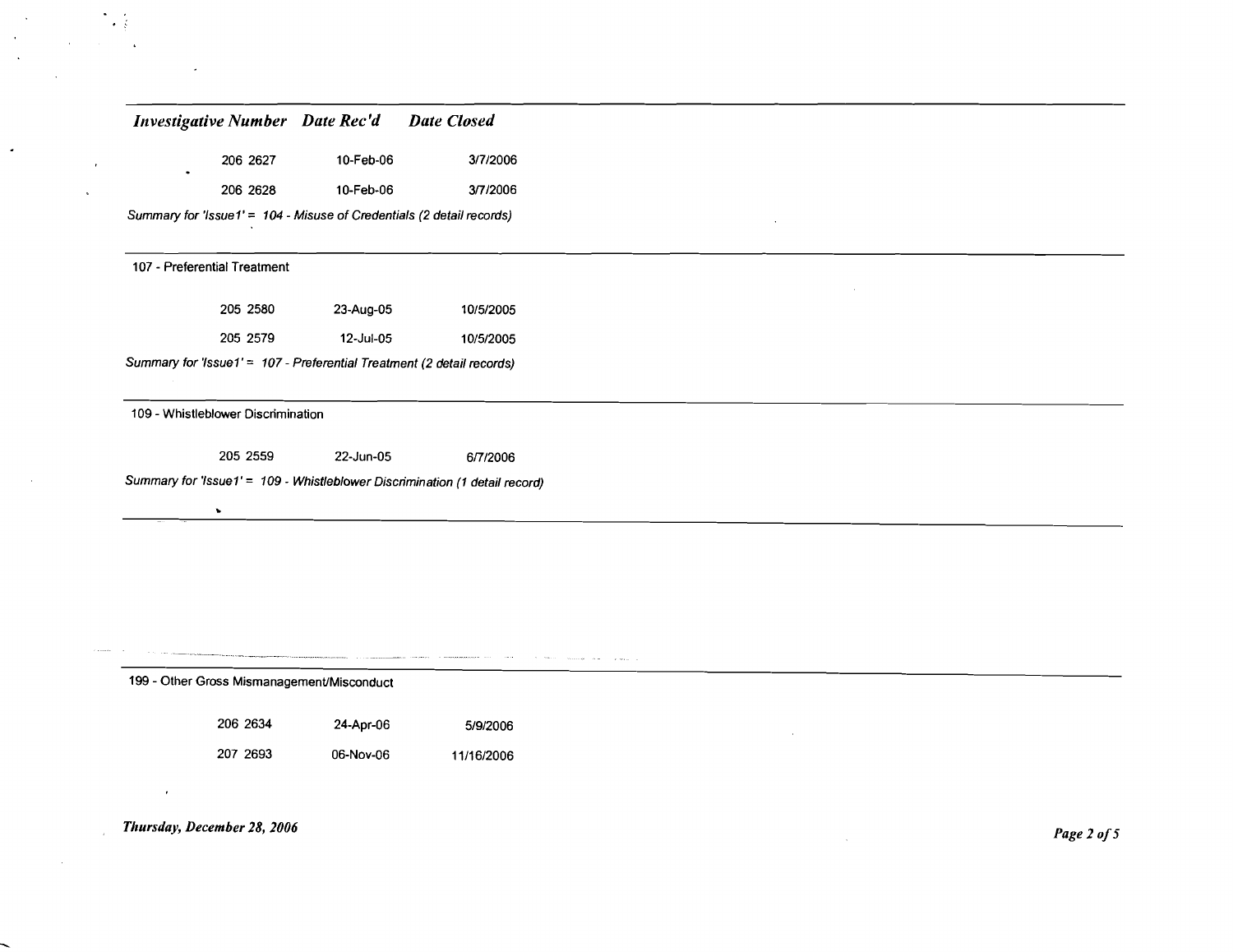| <b>Investigative Number</b> Date Rec'd |  | <b>Date Closed</b> |
|----------------------------------------|--|--------------------|
|----------------------------------------|--|--------------------|

| 206 2627 | 10-Feb-06 | 3/7/2006 |
|----------|-----------|----------|
| 206 2628 | 10-Feb-06 | 3/7/2006 |

Summary for 'lssue1' = 104 - Misuse of Credentials (2 detail records)

#### 107 - Preferential Treatment

 $\sim$ 

 $\overline{a}$ 

 $\overline{a}$ 

 $\mathcal{L}$ 

| 205 2580                                                               | 23-Aug-05 | 10/5/2005 |  |
|------------------------------------------------------------------------|-----------|-----------|--|
| 205 2579                                                               | 12-Jul-05 | 10/5/2005 |  |
| Summary for 'Issue1' = 107 - Preferential Treatment (2 detail records) |           |           |  |

#### 109 - Whistleblower Discrimination

 $\mathbf{v}$ 

205 2559 22-Jun-05 *6n12006*

Summary for 'lssue1' = 109 - Whistleblower Discrimination (1 detail record)

199 - Other Gross Mismanagement/Misconduct

206 2634 24-Apr-06 *5/9/2006*

207 2693 06-Nov-06 *11116/2006*

*Thursday, December* 28, *2006*

 $\mathbf{r}$